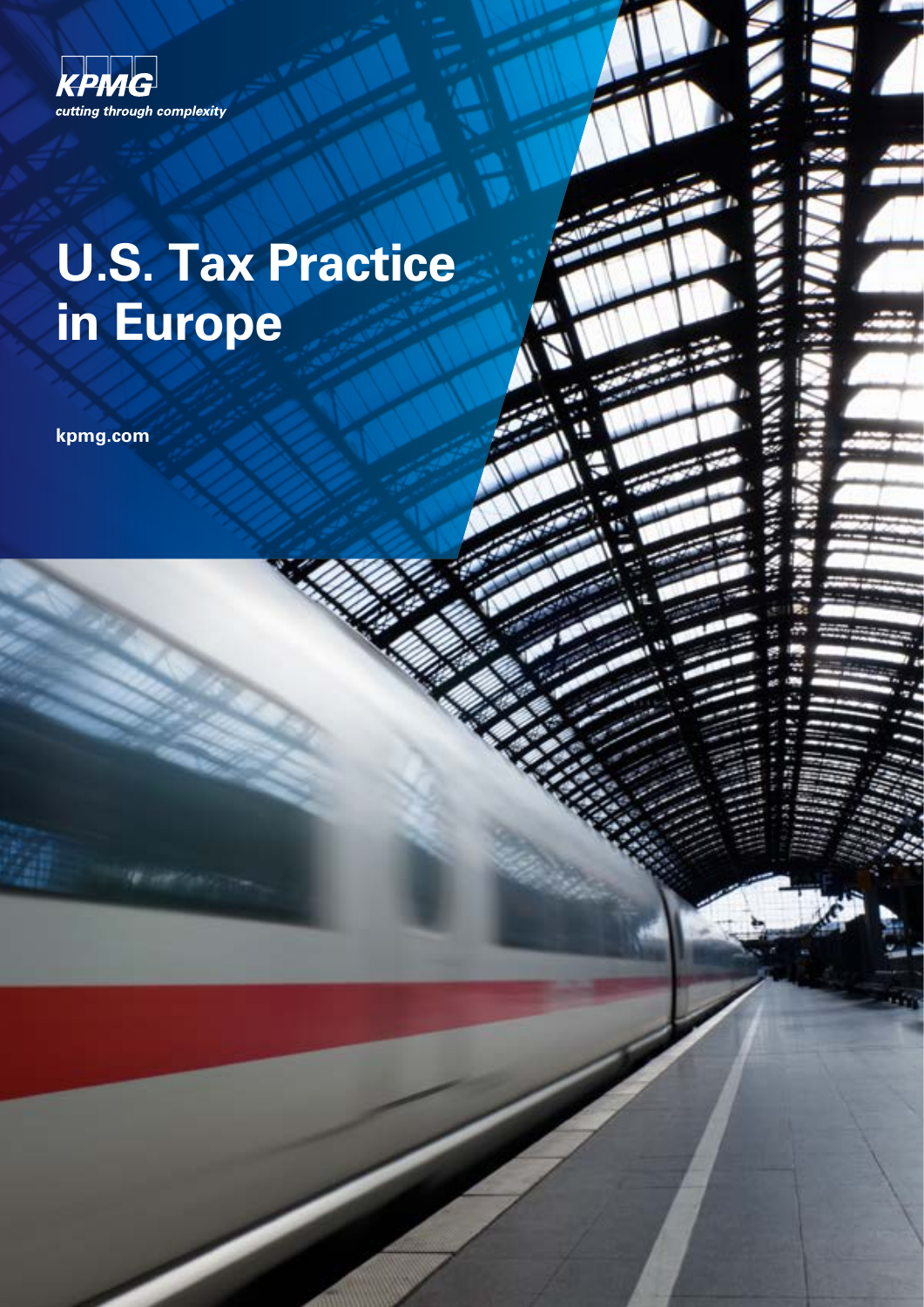## **U.S. Tax Practice in Europe: We are where you are**

U.S. Tax Services for multinational companies, financial institutions, funds, and investors with U.S. operations or investments







dina



### **Message from KPMG LLP's U.S. Tax Practice in Europe**

The U.S. tax landscape is complex, multilayered, challenging to comply with, and subject to almost continuous change. How a multinational enterprise navigates this shifting landscape can be one of the more daunting and complex business issues it faces.

The U.S. Tax practice in Europe is based in the London office of KPMG's U.K. member firm and the Paris office of KPMG's U.S. member firm of KPMG International. The U.S. Tax practice in Europe, offers a wide range of U.S. tax-related services across Europe and the Middle East to help member firms' clients anticipate and understand the potential short- and long-term tax consequences of decisions at a global level and in the context of their wider business objectives.

The U.S. Tax practice in Europe is a rapidly expanding team of four U.S. tax partners (some of whom are seconded to the U.K. member firm) supported by more than 30 U.S. tax professionals who can provide real-time review of complex U.S. tax issues. The U.S. Tax practice in Europe is a readily accessible resource on U.S. tax law—whether it is tax advice, operational tax, tax compliance, tax controversies, or financial statement provision services you are seeking.

The ambition of the U.S. Tax practice in Europe, simply stated, is to be widely recognized as the preeminent, locally based provider of U.S. tax-related services in Europe and the Middle East.

With more than 70 years of collective experience in the partner group alone, the U.S. Tax practice in Europe is well placed to assist clients with U.S. tax strategies and execution consistent with their business models and goals.

The U.S Tax practice in Europe approaches projects with an understating of their clients' businesses and working hard to help develop and implement strategies that can deliver real value to their operations.

The U.S. Tax practice in Europe has access to KPMG's network of member firms that extends across Europe and the Middle East, and works closely with member firm colleagues to help deliver coordinated cross-border tax services to clients.

On behalf of the U.S. Tax practice in Europe, we look forward to serving you.







**Larry Lemoine Julio Castro**

## **We can help**



The U.S Tax practice in Europe provides an array of U.S. tax advice, operational tax and compliance and provision services direct from Europe to help locally based clients meet their compliance requirements and achieve their tax objectives in relation to their international operations. The U.S. Tax practice professionals can help you identify and address complex international tax challenges and efficiencies, mitigate cross-border tax risks, and resolve disputes.

The U.S. Tax practice in Europe's understanding of rapidly changing cross-border business practices and knowledge of the applicable U.S. tax law and reporting rules enables them to be forward-thinking. The U.S. Tax practice in Europe can help their respective clients navigate through the complex global tax landscape by highlighting key tax issues affecting their businesses and understanding the potential long-term tax implications of decisions to help implement informed strategies. In the context of the challenging tax environment that exists today, this experience and knowledge has never been more critical for businesses.

The U.S Tax practice in Europe can also assist their respective clients to develop responsible tax strategies, organisational structures, and compliance programs to help mitigate risk and manage costs internationally.

#### **Forward Thinking. Global Mind-set. Adding Value.**

#### **Our Thought Leadership**

The professionals in the U.S. Tax practice in Europe are frequent speakers at industry conferences, and publish regularly on U.S. tax developments. Some of our professionals also lecture on U.S. tax issues at the London School of Economics.

The U.S. Tax practice in Europe offers a range of resources to alert their respective clients to breaking tax news, keep them apprised of trends and key issues, and help them understand how new developments may affect their business. These resources include the U.S. member firm's Washington National Tax practice, KPMG TaxWatch, and Tax Governance Institute thought leadership series, tax-related newsletters and publications, webcasts, and seminars.



irms affiliated with KPMG International Cooperative ("KPMG International"), a

© 2013 KPMG LLP, a Delaware limited liability partnership and the U.S. member firm of the KPMG network of independent member firms affiliated with KPMG International Cooperative ("KPMG International"), a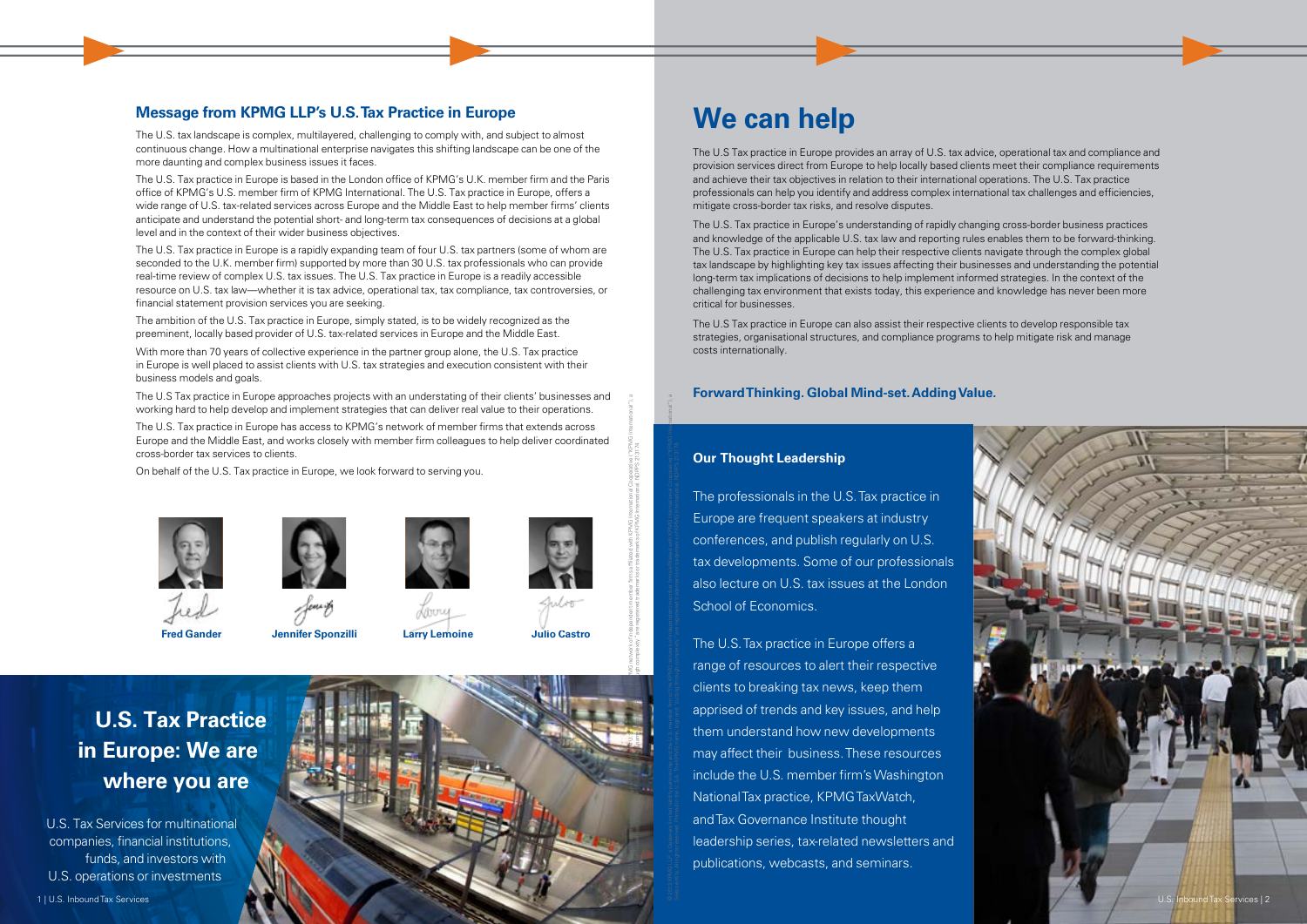## **The KPMG difference in Europe The U.S. Tax**

# **Practice's clients**

#### **Response times—same time zone and proximity**

The U.S. Tax practice in Europe offers European and Middle Eastern businesses real-time access (in person, if desired) to an extensive range of U.S. tax advice, and operational tax and compliance services to assist with U.S. cross-border tax issues. The practice realizes that timeliness can be critical when it comes to tax advice; European locations and a commitment to responsiveness enables our professionals to meet that requirement.

#### **Technical specialization**

The U.S. Tax practice in Europe is proud to have assembled a group of very experienced and qualified U.S. international tax practitioners. In addition, the practice includes professionals from the U.S. member firm's Washington National Tax practice, a group comprising of senior-level professionals with noteworthy experience in international tax and the taxation of transactions and financial products.

#### **Continuity**

Many professionals in the U.S. Tax practice in Europe are established European residents and are committed to residing here long term. Their familiarity with the business customs in the region and their long-term commitment permits the practice to offer businesses the continuity and trust that are increasingly important in the current taxation environment.

#### **Global reach**

The U.S. Tax practice in Europe works in collaboration with KPMG's global network of independent member firms, comprising 152,000 professionals, in 156 countries including more than 24,000 in the United States.

#### **Cost effectiveness**

The U.S. Tax practice in Europe charges competitive rates commensurate with U.S.-based practitioners, and are committed to being responsive to your needs in a costefficient manner.

#### **Deep industry knowledge**

The U.S. Tax practice in Europe maintains a focus on industries to help keep businesses up-to-date on the international tax issues facing your industry, and understands trends that are shaping your industry's future.



- Consumer markets (retail, food and drink, consumer goods)
- Financial services (banking, insurance, investment management)
- Private equity, hedge, real estate, and alternative energy funds
- Healthcare, pharmaceuticals, and life sciences
- Telecommunications
- Industrial markets (energy, natural resources, chemicals, industrial products, transportation, automotive, and aerospace)

#### **Life cycle perspective**

The U.S Tax practice in Europe can help at any stage of your company's life cycle—whether you are establishing a new operation in the United States through subsidiary companies, joint ventures, acquisitions, restructuring current operations, or seeking a tax-efficient exit from an investment. The practice has worked with companies, funds, and investors at every stage of development to assist them with the U.S. tax issues that matter most to them.

The U.S. Tax practice in Europe provides U.S. federal, state, and local tax and compliance services to assist tax and finance executives, fund managers, and investors across a full range of sectors and industries to help meet their company's needs. The practice works effectively with KPMG member firms to provide a coordinated and cost-efficient service that is tailored to the specific needs of businesses and the transactions they undertake.

The U.S. member firm's Tax practice serves many of the FORTUNE 500 companies. In addition, KPMG's global network of member firms serves many of the world's leading banking, insurance, investment management, building and construction, and real estate organisations.

irms affiliated with KPMG International Cooperative ("KPMG International"), a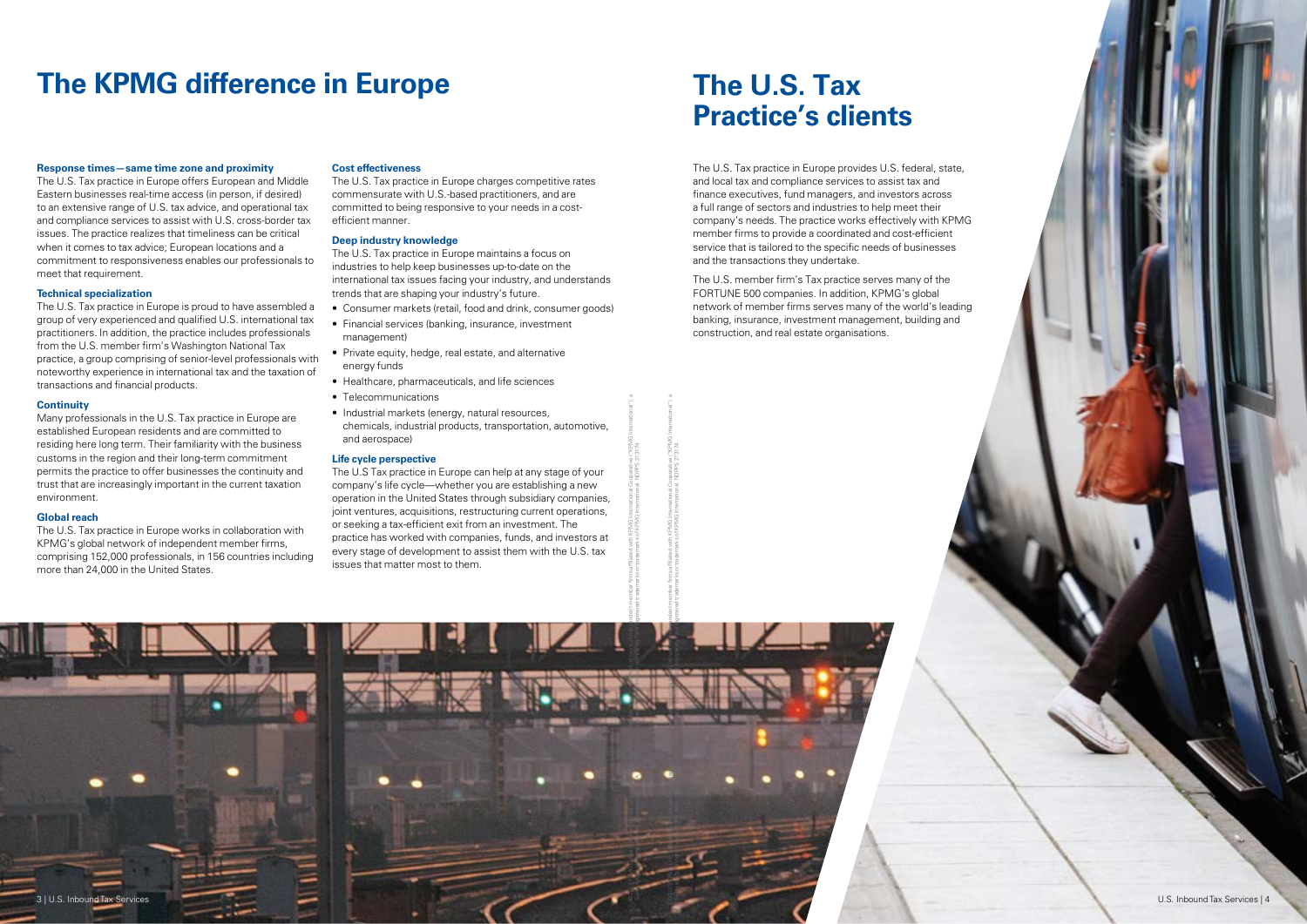© 2013 KPMG LLP, a Delaware limited liability partnership and the U.S. member firms af independent member firms affiliated with KPMG international Cooperative ("KPMG International Cooperative Cooperative Cooperational dist Swiss entity. All rights reserved. Printed in the U.S.A. The KPMG name, logo and "cutting through complexity" are registered to  $\mathbb{R}^n$  are registered trademarks registered trademarks  $\mathbb{R}^n$  and  $\mathbb{R}^n$  are regi  $......$ 5 | U.S. Inbound Tax Services U.S. Inbound Tax Services | 6

## **Representative U.S. tax-related services**

The U.S. Tax practice in Europe offers real-time access to a broad range of tax services that can help tax and finance executives address their company's complex international tax challenges and help achieve cross-border tax efficiencies, mitigate cross-border tax risks, resolve tax disputes, and meet international tax compliance requirements. Services include:

| Accounting for income taxes                                     | • Income tax methods and accounting                                                                                                                                           |
|-----------------------------------------------------------------|-------------------------------------------------------------------------------------------------------------------------------------------------------------------------------|
|                                                                 | • Tax provisions related to company audits                                                                                                                                    |
| Fund and alternative<br>investments                             | • Hedge funds, private equity (PE) funds, real estate funds, and alternative energy funds                                                                                     |
|                                                                 | • Topside fund formation and structuring                                                                                                                                      |
|                                                                 | • Structuring and financing portfolio investments and dispositions                                                                                                            |
|                                                                 | • Compliance requirements and support                                                                                                                                         |
| Inbound investment into the<br><b>United States</b>             | • Structuring and financing various types of investments, including equity, debt, property,<br>and derivatives                                                                |
|                                                                 | • Advice for U.S. permanent establishments and employee secondments                                                                                                           |
|                                                                 | • Tax treaty eligibility, interpretation, and analysis                                                                                                                        |
|                                                                 | • State and local tax and incentives                                                                                                                                          |
|                                                                 | • FIRPTA issues and requirements                                                                                                                                              |
| FATCA and other<br>information reporting<br>regimes             | • Non-intergovernmental agreement (IGA) and IGA Models 1 and 2 countries                                                                                                      |
|                                                                 | • Identification and impact assessments                                                                                                                                       |
|                                                                 | • Presentations, training, and academies                                                                                                                                      |
|                                                                 | • Compliance and governance planning and issues                                                                                                                               |
|                                                                 | • Withholding tax issues                                                                                                                                                      |
|                                                                 | • Stakeholder education                                                                                                                                                       |
|                                                                 | • Development and implementation of FATCA-compliant operation models (i.e., people,<br>processes, and systems)                                                                |
|                                                                 | • Remediation assistance                                                                                                                                                      |
|                                                                 | • Ongoing compliance services and support                                                                                                                                     |
| Mergers and acquisitions                                        | • Diligence, structuring, and financing cross-border acquisitions, financings, dispositions,<br>and divestures                                                                |
| Outbound investment from<br>the United States                   | • General U.S. international tax planning for CFCs, PFICs, foreign tax credits, and related<br>transactions                                                                   |
|                                                                 | • Intellectual Property transactions and management                                                                                                                           |
|                                                                 | • Supply chain tax management structuring                                                                                                                                     |
| Risk and tax controversy<br>assistance                          | • U.S. and local tax rulings assistance                                                                                                                                       |
|                                                                 | • Competent authority assistance                                                                                                                                              |
|                                                                 | • Opinions and advice on tax penalty mitigation                                                                                                                               |
|                                                                 | • International tax authority examinations assistance                                                                                                                         |
|                                                                 | • Assistance with amnesties, voluntary compliance, and other tax agency programs                                                                                              |
| Taxation of derivatives<br>and complex financial<br>instruments | • Structuring and financing complex financial arrangements, including repos, stock loans,<br>forwards, futures, options, and swaps in both inbound and outbound contexts      |
| Tax-exempt investors into<br>the United States                  | • Advice to pension funds, sovereign wealth funds, and other tax-exempt investors on<br>the unique challenges and opportunities of investing into or out of the United States |

© 2013 KPMG LLP, a Delaware limited liability partnership and the U.S. member firm of the KPMG network of independent member f

irms affiliated with KPMG International Cooperative ("KPMG International"), a

Swiss entity. All rights reserved. Printed in the U.S.A. The KPMG name, logo and "cutting through complexity" are registered trademarks or trademarks of KPMG International. NDPPS 213174